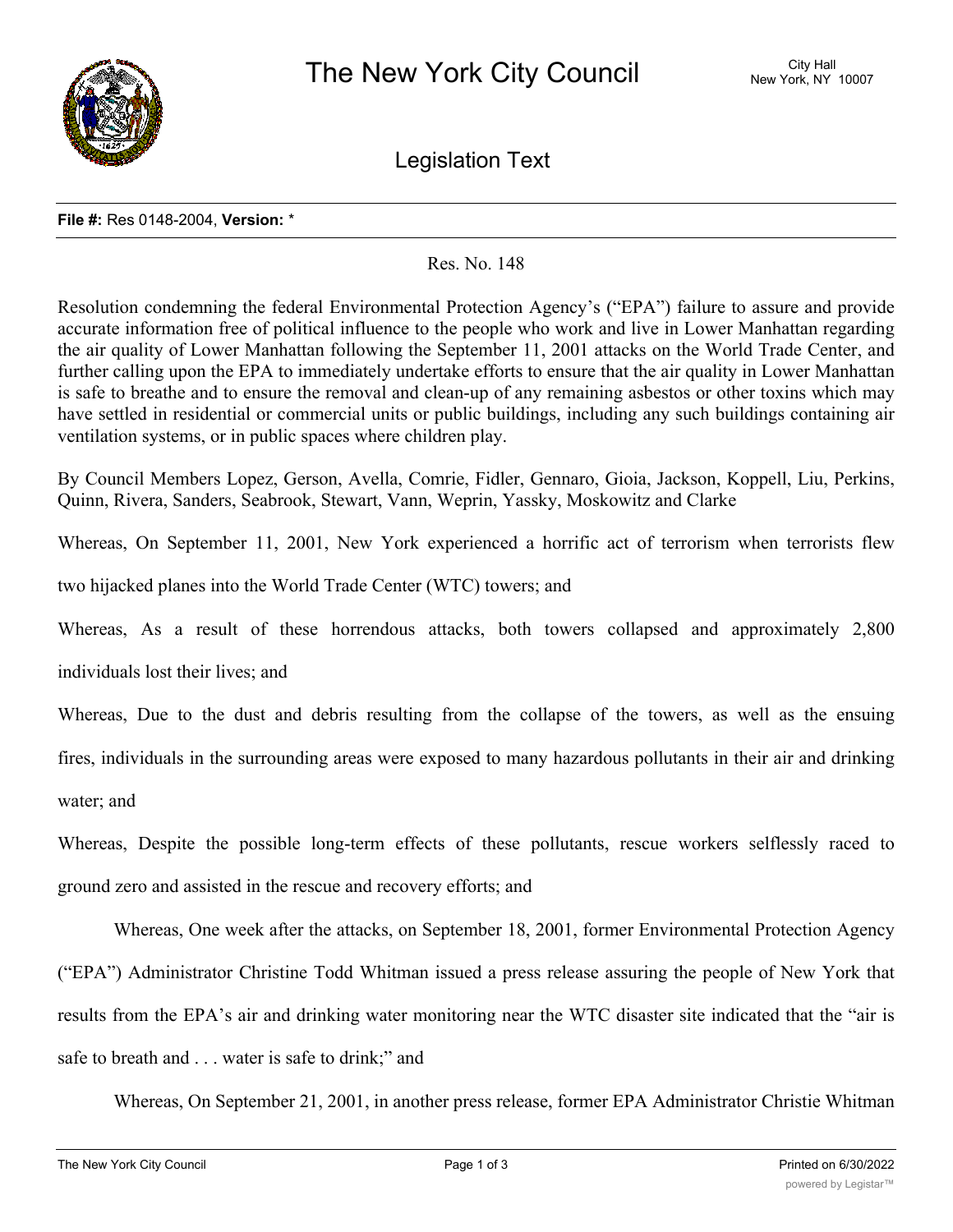## **File #:** Res 0148-2004, **Version:** \*

gave further assurances that due to additional detailed testing, that residents and workers of New York City were not being exposed to contaminants such as asbestos, radiation, mercury and other metals, pesticides, PCBs and bacteria; and

Whereas, According to Dr. Steven M. Levin, Medical Director of the Irving J. Selikoff Center for Occupational and Environmental Disease of Mount Sinai Hospital, who, with the support of the National Institute for Occupational Safety and Health of the Centers for Disease Control and Prevention, is currently studying the health of 6,100 patients in the wake of the disaster, many New Yorkers went back to their apartments and offices in Lower Manhattan despite their better judgment, based on former EPA Administrator Whitman's assurances; and

Whereas, On August 21, 2003, approximately two years after the WTC attacks, the EPA Inspector General Nikki Tinsley released a report, entitled EPA's Response to the World Trade Center Collapse: Challenges, Successes and Areas of Improvement ("Report"), that calls into question the accuracy of the EPA's statements released shortly after the WTC attacks; and

Whereas, According to the Report, the White House Counsel on Environmental Quality influenced the information that the EPA communicated to the public through its early press releases when it convinced the EPA to add reassuring statements and delete cautionary ones; and

Whereas, The Report further discusses that the EPA, among other things, did not have sufficient data and analyses to make statements seven days after the attack that the air around ground zero was safe to breathe; and

Whereas, According to the January 2003 results of Dr. Levin's study, approximately half of the rescue workers who assisted in clean up and recovery efforts at ground zero experienced persistent WTC-related pulmonary, ENT and/or mental health symptoms 10 months to one year following the attacks; and

Whereas, According to the Report, given the current lack of health-based benchmarks, the lack of research data on synergistic effects, and the lack of reliable information on the extent of the public's exposure